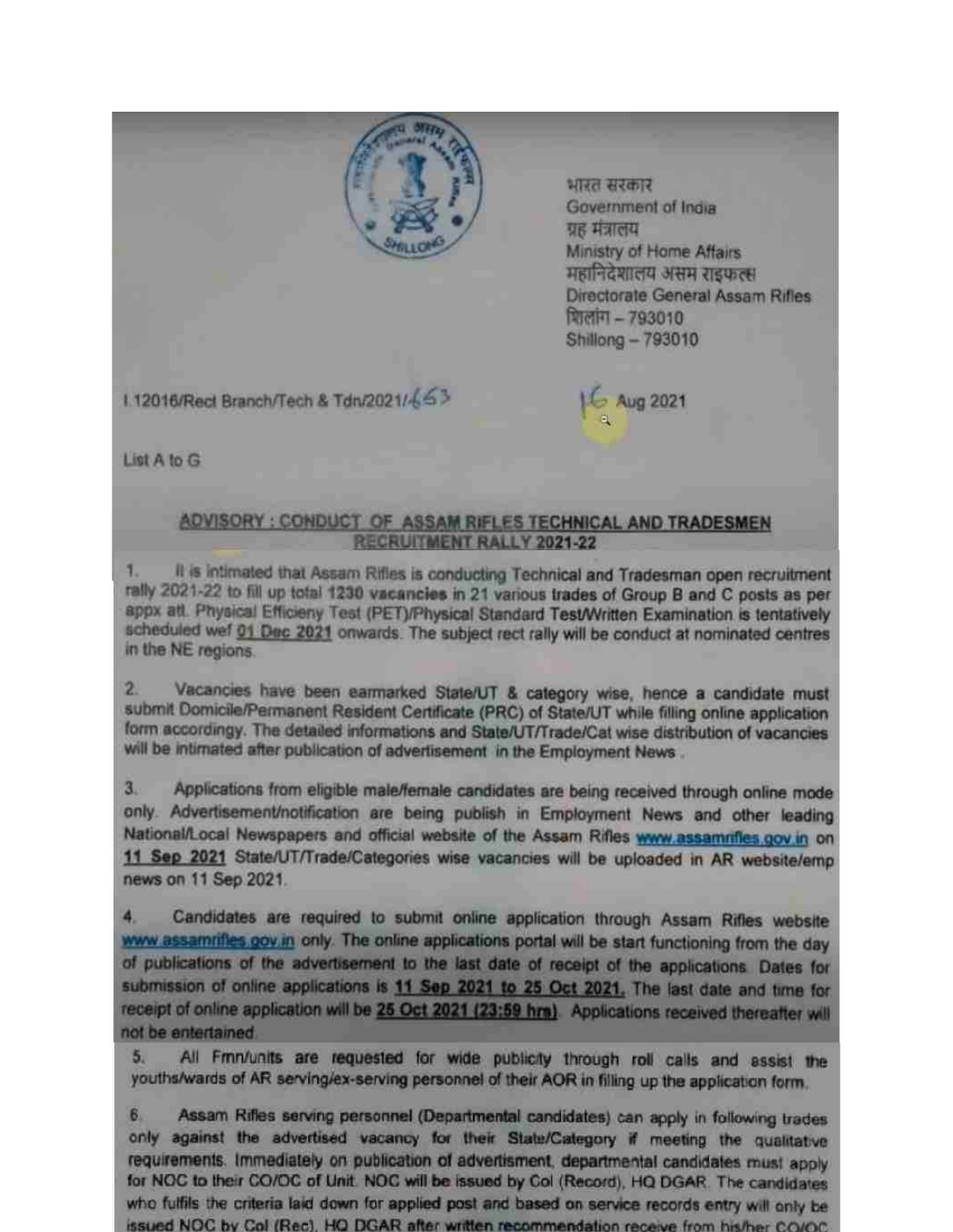| <b>ASSCILLI RIFLES DIRECTORATE GENERAL</b><br>OF ASSAM RIFLES                            |                                                                                                                                                                                                                                                                                                                                                                                  |        |                                                            |                           |                                        |  |  |  |
|------------------------------------------------------------------------------------------|----------------------------------------------------------------------------------------------------------------------------------------------------------------------------------------------------------------------------------------------------------------------------------------------------------------------------------------------------------------------------------|--------|------------------------------------------------------------|---------------------------|----------------------------------------|--|--|--|
| IMPORTANT TERMS AND INSTRUCTIONS REGARDING ELIGIBILITY AND FILLING OF ONLINE APPLICATION |                                                                                                                                                                                                                                                                                                                                                                                  |        |                                                            |                           |                                        |  |  |  |
| 1.                                                                                       | I, hereby solemnly declare that, all the statement made in the above application are true and correct to the best of my knowledge and belief. I fully understand that in<br>the event of any information being found false or mcorrect, appropriate action can be taken against me and my candidature be rejected made null and void by the<br>Assam Rifles authorities.         |        |                                                            |                           |                                        |  |  |  |
| 2.                                                                                       | I also declare/understand that my candidature be rejected/made null and void by the Assam Rifles authorities, if the following is established at any stage of the<br>recruitment rally and later stage as well :-                                                                                                                                                                |        |                                                            |                           |                                        |  |  |  |
|                                                                                          | (a) Submission of wrong information with respect to Permanent Residential Certificate (PRC)/ Domicile Certificate/Caste Certificate(If applicable).                                                                                                                                                                                                                              |        |                                                            |                           |                                        |  |  |  |
|                                                                                          | (b) Any discrepancy is noticed with respect to documentation at any stage.                                                                                                                                                                                                                                                                                                       |        |                                                            |                           |                                        |  |  |  |
|                                                                                          | (c) Change of Domicile state/Category/Trade at any stage of the recruitment rally.                                                                                                                                                                                                                                                                                               |        |                                                            |                           |                                        |  |  |  |
|                                                                                          | (d) Having criminal background/criminal proceedings are pending with court of law/police.                                                                                                                                                                                                                                                                                        |        |                                                            |                           |                                        |  |  |  |
|                                                                                          | (e) Submission of incomplete/false documents (in case of Ex-serviceman).                                                                                                                                                                                                                                                                                                         |        |                                                            |                           |                                        |  |  |  |
| 3.                                                                                       | I also understand that merely passing to qualified in all tests during the recruitment process does not give assurance to be appointed enrolled in Assam Rifles without<br>full filling all the Qualitative Requirements (QR) and coming up in the Final Merit List for selection based on the vacancies advertised against the particular<br>State Category/Trade.              |        |                                                            |                           |                                        |  |  |  |
| 4.                                                                                       | If after submission of the application, any criminal case(s) is are registered against me or arrested/detained by police in any criminal case, the relevant details of the<br>same will be communicated to the Recruitment Branch Assam Rifles by me, immediately on occurrence, failing which it may be deemed to be suppression of factual<br>information by the Assam Rifles. |        |                                                            |                           |                                        |  |  |  |
|                                                                                          | NOTE:<br><b>Reprint Form</b><br>You can take print out of your Acknowledgement directly from-                                                                                                                                                                                                                                                                                    |        |                                                            |                           |                                        |  |  |  |
|                                                                                          | Select Trade & Caste For Application                                                                                                                                                                                                                                                                                                                                             |        |                                                            |                           |                                        |  |  |  |
| Advertisement For                                                                        |                                                                                                                                                                                                                                                                                                                                                                                  | Gender |                                                            | State of Origin(Domicile) | Trade Applied For                      |  |  |  |
|                                                                                          | ASSAM RIFLES TECHNICAL AND v Male Female                                                                                                                                                                                                                                                                                                                                         |        |                                                            | $-$ SELECT $-$            | $\overline{\phantom{a}}$ -SELECT-<br>v |  |  |  |
|                                                                                          |                                                                                                                                                                                                                                                                                                                                                                                  |        |                                                            |                           |                                        |  |  |  |
|                                                                                          | Choose Applied Caste                                                                                                                                                                                                                                                                                                                                                             |        |                                                            |                           |                                        |  |  |  |
|                                                                                          | Applied Caste For                                                                                                                                                                                                                                                                                                                                                                |        | Whether You belong to Economically Weaker<br>Sections(EWS) |                           | Applied For                            |  |  |  |
|                                                                                          |                                                                                                                                                                                                                                                                                                                                                                                  |        | No Yes                                                     |                           | $\bullet$ NONE.                        |  |  |  |
| Required Eligibility Criteria for Selected Trade                                         |                                                                                                                                                                                                                                                                                                                                                                                  |        |                                                            |                           |                                        |  |  |  |
|                                                                                          |                                                                                                                                                                                                                                                                                                                                                                                  |        |                                                            |                           | I Agree                                |  |  |  |

## How to Apply Online for Assam Rifles Vacancy 2021 Online Form

Step 1: Go to the official website of Assam Rifles – www.assamrifles.gov.in

Step 2: Then open the home page of Assam Rifles. (Wait for Official Notification)

**Step 3:** Find the Technical & Tradesman Recruitment 2021 and click on apply online link.

Step 4: Fill the application form's required details.

**Step 5:** Upload the photo and signature.

Step 6: And pay the application fee through online mode then click on the submit button.

Step 7: You save it and take a printout of an application form.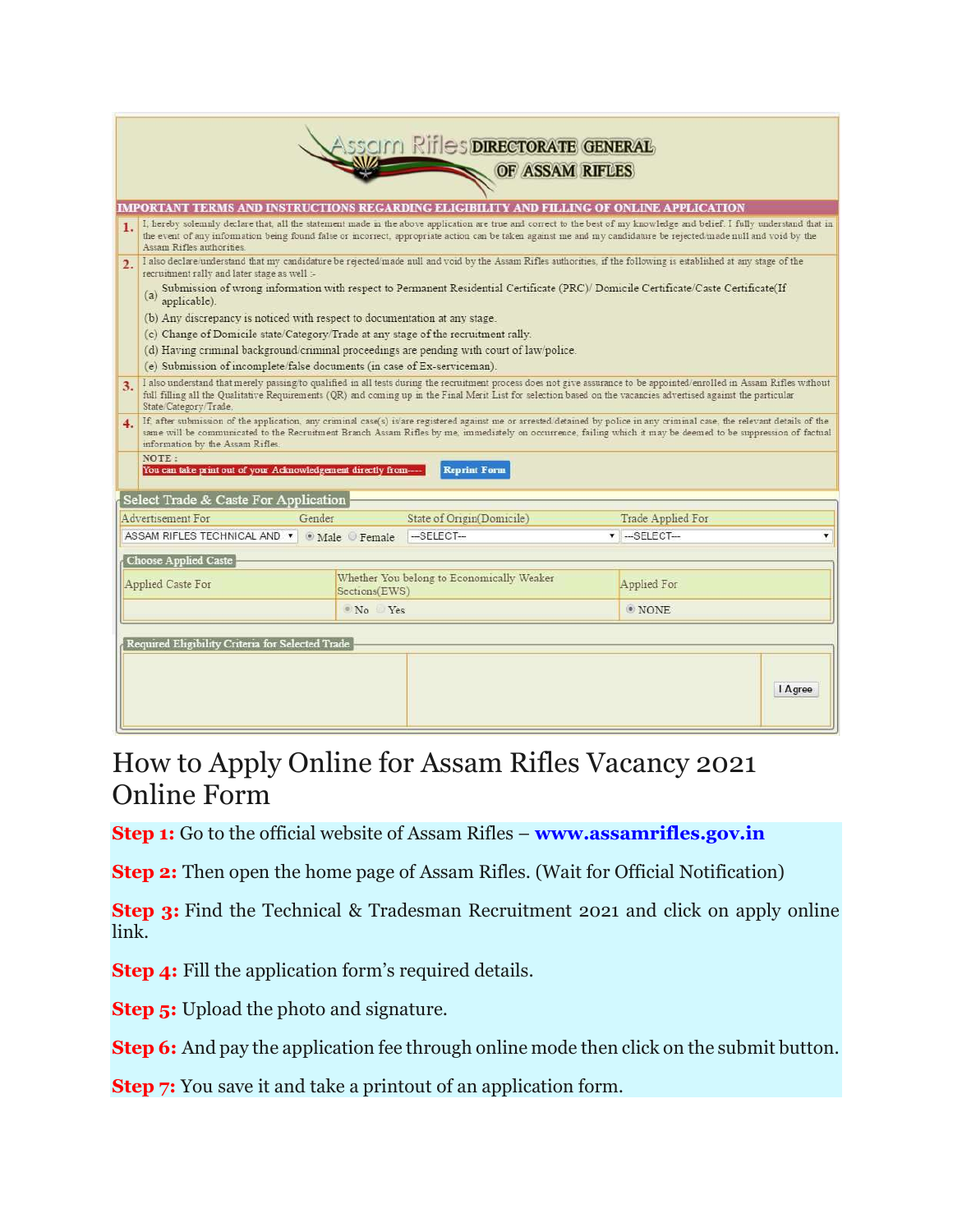Technical

Tradesman Posts

## assamrifles.gov.in Recruitment 2021 Notification Vacancy Details

| <b>Name of Trades</b>             | <b>No. of Vacancy</b> |
|-----------------------------------|-----------------------|
| Male Safai                        | 107                   |
| Masalchi (Male)                   | $\overline{4}$        |
| Cook (Male)                       | 339                   |
| Barber (Male)                     | 68                    |
| <b>Female Safai</b>               | 9                     |
| Pharmacist (Male/Female)          | 32                    |
| Veterinary Field Assistant (Male) | 9                     |
| X-Ray Assistant (Male)            | 28                    |
| Surveyor (Male)                   | 10                    |
| Plumber (Male)                    | 33                    |
| Electrician (Male)                | 43                    |